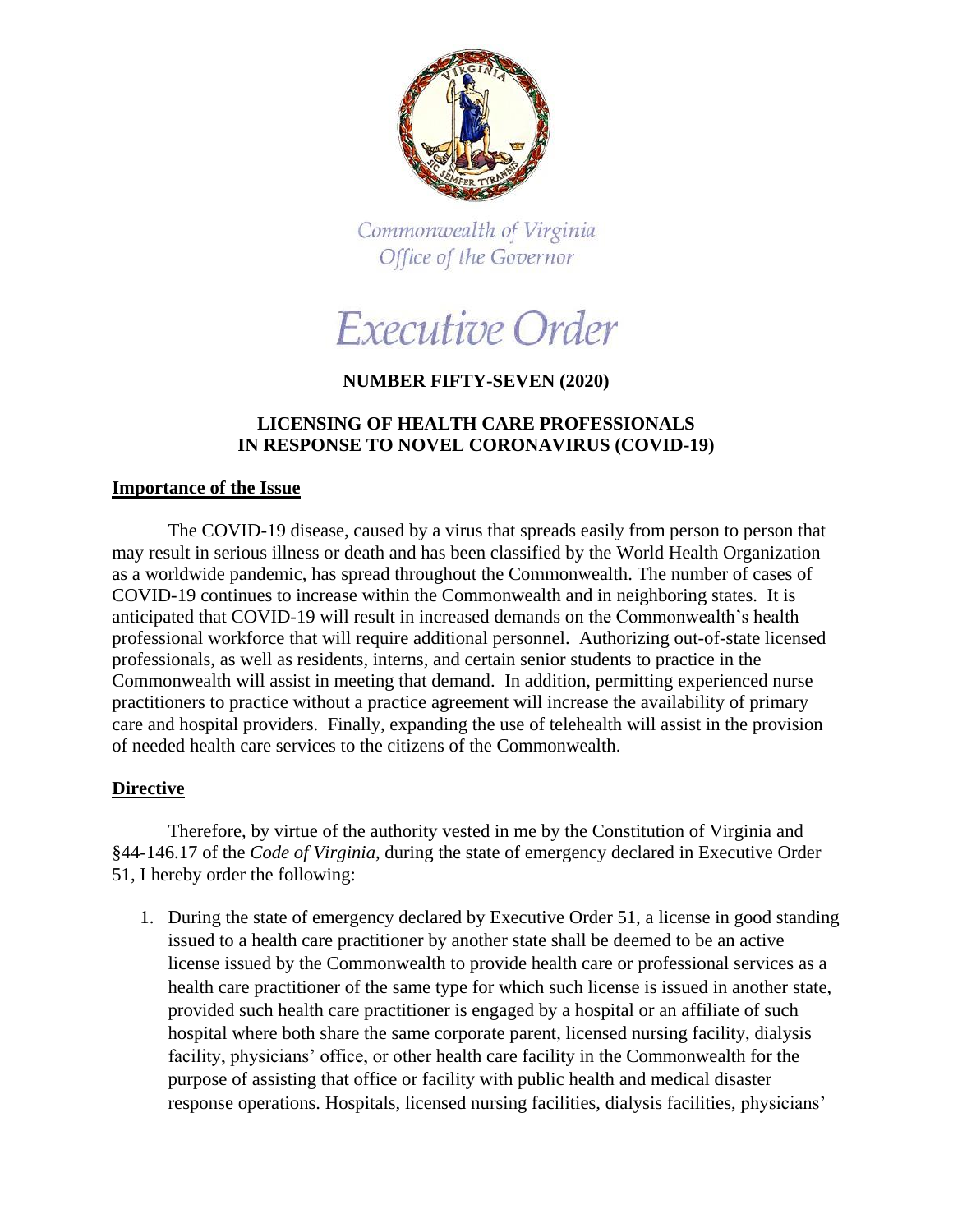offices, and other health care facilities must submit to the applicable licensing board each out-of-state health care practitioner's name, license type, state of license, and license identification number within a reasonable time of such healthcare practitioner providing services for the health care facility or office in the Commonwealth. A health care facility includes assisted living facilities, congregate care settings, and any alternate care facility established in response to the COVID-19 emergency.

- 2. A clinical psychologist, professional counselor, marriage and family therapist, and clinical social worker with an active license issued by another state may be issued a temporary license by endorsement as a health care practitioner of the same type for which such license is issued in another state upon submission of an application and information requested by the applicable licensing board and the board's verification that the applicant's license issued by another state is active in good standing and there are no current reports in the United States Department of Health and Human Services National Practitioner Data Bank. Such temporary license shall expire ninety (90) days after the state of emergency ends. During such time the practitioner may seek a full Virginia license or transition patients to Virginia-licensed practitioners.
- 3. Health care practitioners with an active license issued by another state may provide continuity of care to their current patients who are Virginia residents through telehealth services. Establishment of a relationship with a new patient requires a Virginia license unless pursuant to paragraphs 1 or 2 above.
- 4. A healthcare practitioner may use any non-public facing audio or remote communication product that is available to communicate with patients. This exercise of discretion applies to telehealth provided for any reason regardless of whether the telehealth service is related to the diagnosis and treatment of COVID-19.
- 5. Nurse practitioners licensed in the Commonwealth of Virginia, except those licensed in the category of certified registered nurse anesthetists, with two or more years of clinical experience may practice in the practice category in which they are certified and licensed and prescribe without a written or electronic practice agreement.
- 6. Interns, residents, and fellows with active temporary training licenses to practice medicine issued by the Virginia Board of Medicine may practice in a hospital, including a clinic or alternate care facility operated by a hospital. without the supervision of a licensed physician or fully licensed member of the applicable faculty program at all times. The level of supervision required for each intern, resident, and fellow shall be established by the training program in coordination with the hospital where practice is occurring.
- 7. Senior fourth year medical students may practice in a hospital, including a clinic or alternate care facility operated by a hospital. without the direct tutorial supervision by a